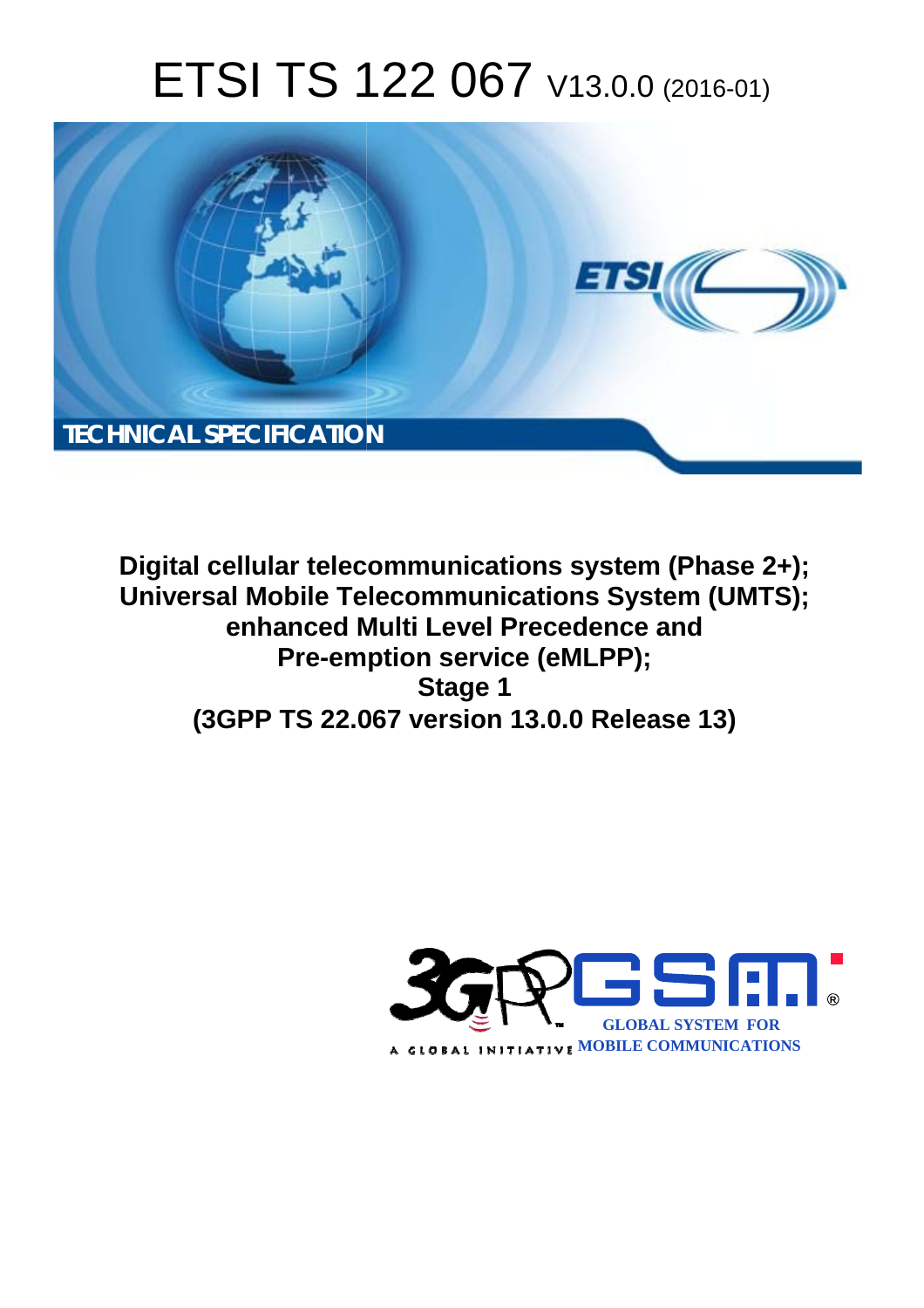Reference RTS/TSGS-0122067vd00

> Keywords GSM,UMTS

#### *ETSI*

#### 650 Route des Lucioles F-06921 Sophia Antipolis Cedex - FRANCE

Tel.: +33 4 92 94 42 00 Fax: +33 4 93 65 47 16

Siret N° 348 623 562 00017 - NAF 742 C Association à but non lucratif enregistrée à la Sous-Préfecture de Grasse (06) N° 7803/88

#### *Important notice*

The present document can be downloaded from: <http://www.etsi.org/standards-search>

The present document may be made available in electronic versions and/or in print. The content of any electronic and/or print versions of the present document shall not be modified without the prior written authorization of ETSI. In case of any existing or perceived difference in contents between such versions and/or in print, the only prevailing document is the print of the Portable Document Format (PDF) version kept on a specific network drive within ETSI Secretariat.

Users of the present document should be aware that the document may be subject to revision or change of status. Information on the current status of this and other ETSI documents is available at <http://portal.etsi.org/tb/status/status.asp>

If you find errors in the present document, please send your comment to one of the following services: <https://portal.etsi.org/People/CommiteeSupportStaff.aspx>

#### *Copyright Notification*

No part may be reproduced or utilized in any form or by any means, electronic or mechanical, including photocopying and microfilm except as authorized by written permission of ETSI.

The content of the PDF version shall not be modified without the written authorization of ETSI. The copyright and the foregoing restriction extend to reproduction in all media.

> © European Telecommunications Standards Institute 2016. All rights reserved.

**DECT**TM, **PLUGTESTS**TM, **UMTS**TM and the ETSI logo are Trade Marks of ETSI registered for the benefit of its Members. **3GPP**TM and **LTE**™ are Trade Marks of ETSI registered for the benefit of its Members and of the 3GPP Organizational Partners.

**GSM**® and the GSM logo are Trade Marks registered and owned by the GSM Association.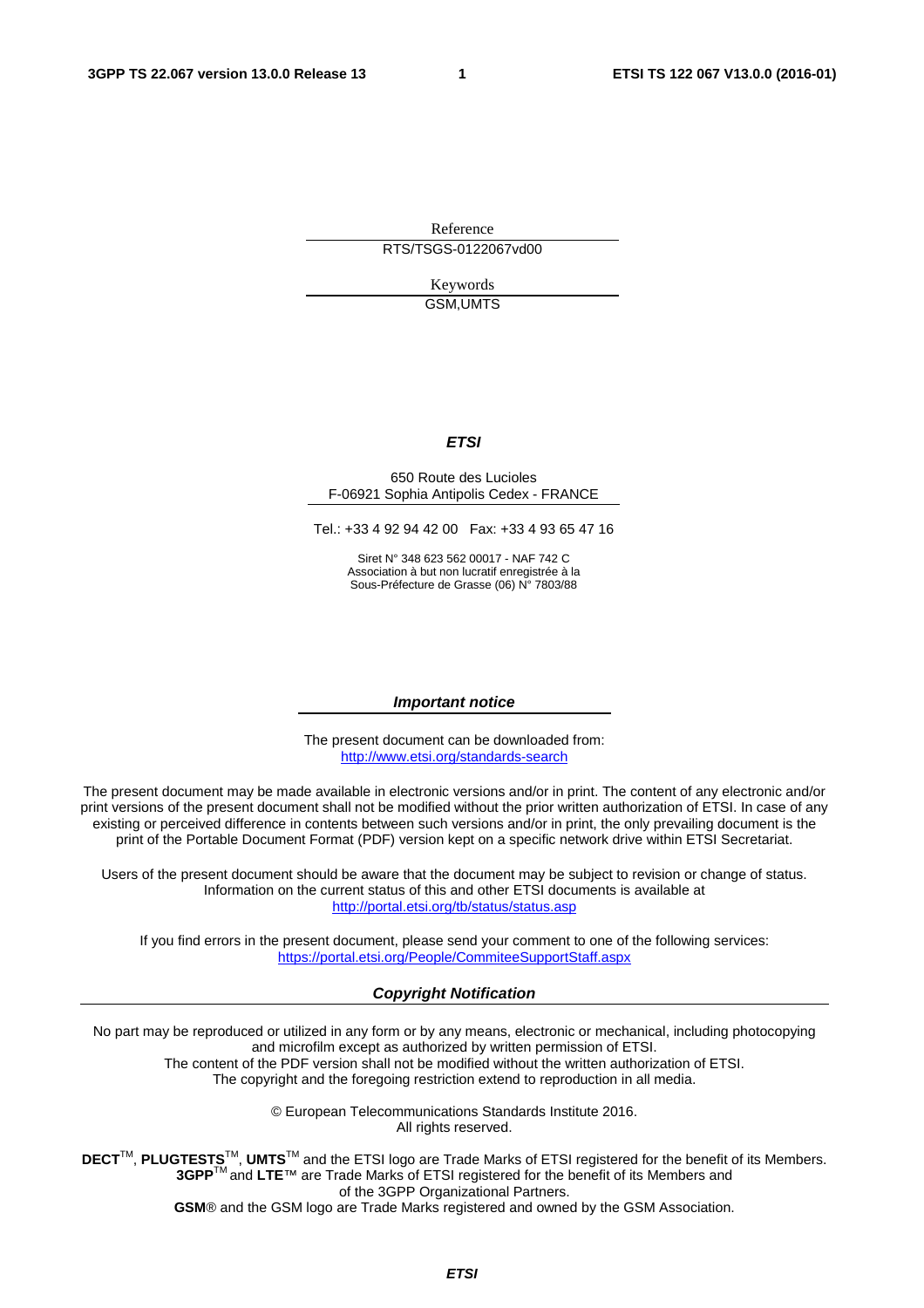### Intellectual Property Rights

IPRs essential or potentially essential to the present document may have been declared to ETSI. The information pertaining to these essential IPRs, if any, is publicly available for **ETSI members and non-members**, and can be found in ETSI SR 000 314: *"Intellectual Property Rights (IPRs); Essential, or potentially Essential, IPRs notified to ETSI in respect of ETSI standards"*, which is available from the ETSI Secretariat. Latest updates are available on the ETSI Web server [\(https://ipr.etsi.org/](https://ipr.etsi.org/)).

Pursuant to the ETSI IPR Policy, no investigation, including IPR searches, has been carried out by ETSI. No guarantee can be given as to the existence of other IPRs not referenced in ETSI SR 000 314 (or the updates on the ETSI Web server) which are, or may be, or may become, essential to the present document.

### Foreword

This Technical Specification (TS) has been produced by ETSI 3rd Generation Partnership Project (3GPP).

The present document may refer to technical specifications or reports using their 3GPP identities, UMTS identities or GSM identities. These should be interpreted as being references to the corresponding ETSI deliverables.

The cross reference between GSM, UMTS, 3GPP and ETSI identities can be found under [http://webapp.etsi.org/key/queryform.asp.](http://webapp.etsi.org/key/queryform.asp)

### Modal verbs terminology

In the present document "**shall**", "**shall not**", "**should**", "**should not**", "**may**", "**need not**", "**will**", "**will not**", "**can**" and "**cannot**" are to be interpreted as described in clause 3.2 of the [ETSI Drafting Rules](http://portal.etsi.org/Help/editHelp!/Howtostart/ETSIDraftingRules.aspx) (Verbal forms for the expression of provisions).

"**must**" and "**must not**" are **NOT** allowed in ETSI deliverables except when used in direct citation.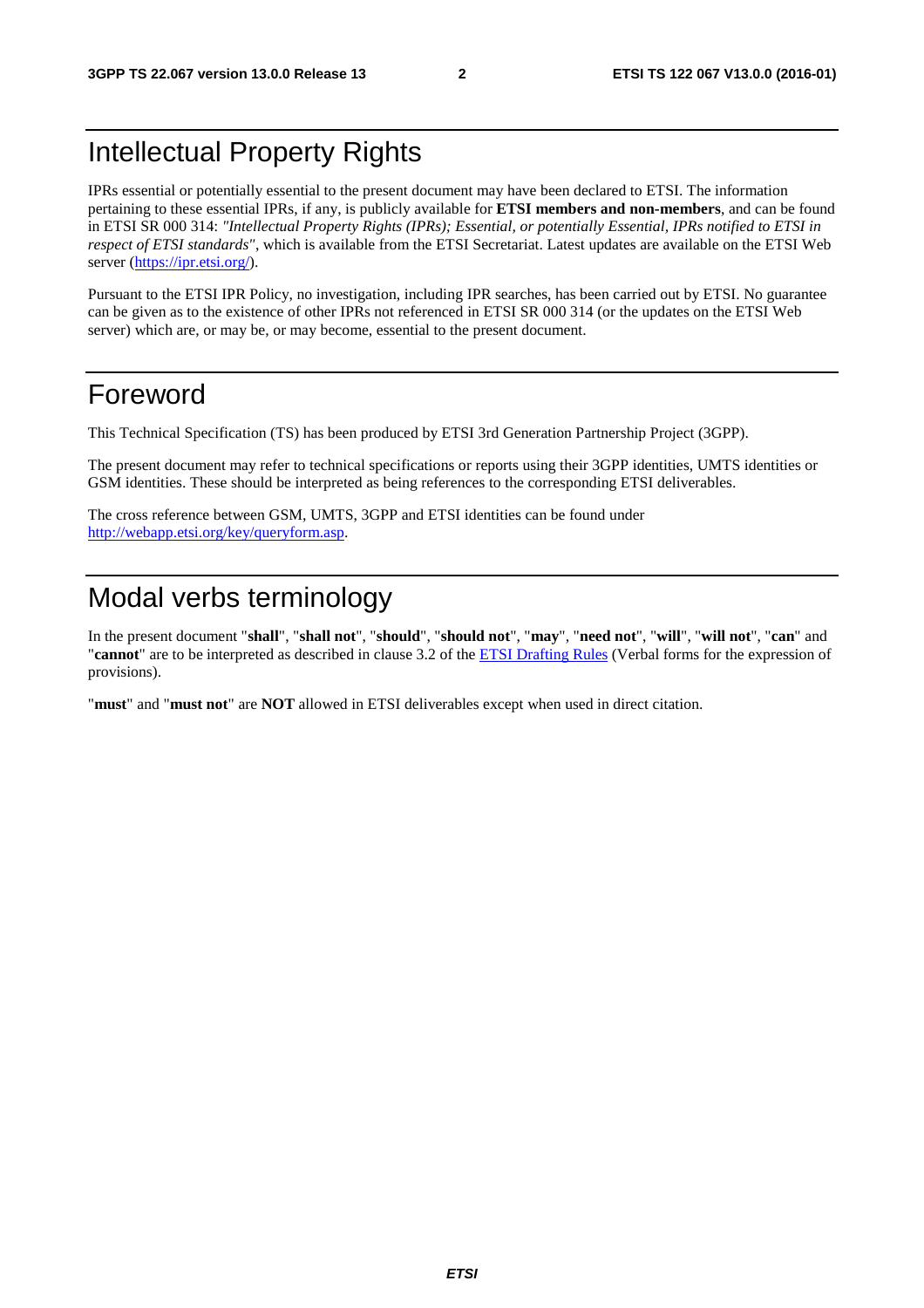$\mathbf{3}$ 

## Contents

| 1            |                                                                                             |  |  |  |  |  |
|--------------|---------------------------------------------------------------------------------------------|--|--|--|--|--|
| 2            |                                                                                             |  |  |  |  |  |
| 3            |                                                                                             |  |  |  |  |  |
| 3.1          |                                                                                             |  |  |  |  |  |
| 3.2          |                                                                                             |  |  |  |  |  |
| 4            |                                                                                             |  |  |  |  |  |
| 4.1          |                                                                                             |  |  |  |  |  |
| 5            |                                                                                             |  |  |  |  |  |
| 5.1<br>5.2   |                                                                                             |  |  |  |  |  |
| 5.3          |                                                                                             |  |  |  |  |  |
| 5.4          |                                                                                             |  |  |  |  |  |
| 5.5          |                                                                                             |  |  |  |  |  |
| 5.6          |                                                                                             |  |  |  |  |  |
| 5.7          |                                                                                             |  |  |  |  |  |
| 5.8          |                                                                                             |  |  |  |  |  |
| 5.9          |                                                                                             |  |  |  |  |  |
| 5.10<br>5.11 |                                                                                             |  |  |  |  |  |
|              |                                                                                             |  |  |  |  |  |
| 6            |                                                                                             |  |  |  |  |  |
| 7            |                                                                                             |  |  |  |  |  |
|              |                                                                                             |  |  |  |  |  |
| 8            |                                                                                             |  |  |  |  |  |
| 8.1          |                                                                                             |  |  |  |  |  |
| 8.2          |                                                                                             |  |  |  |  |  |
| 8.3          |                                                                                             |  |  |  |  |  |
| 8.4          |                                                                                             |  |  |  |  |  |
| 8.5          |                                                                                             |  |  |  |  |  |
| 8.6          |                                                                                             |  |  |  |  |  |
| 8.7          |                                                                                             |  |  |  |  |  |
| 8.8<br>8.9   |                                                                                             |  |  |  |  |  |
| 8.10         |                                                                                             |  |  |  |  |  |
| 8.11         |                                                                                             |  |  |  |  |  |
| 8.12         |                                                                                             |  |  |  |  |  |
| 8.13         |                                                                                             |  |  |  |  |  |
| 8.14         |                                                                                             |  |  |  |  |  |
| 8.15         |                                                                                             |  |  |  |  |  |
| 8.16         | Barring of Outgoing International Calls except those to the Home PLMN country (BOIC-exHC)12 |  |  |  |  |  |
| 8.17         |                                                                                             |  |  |  |  |  |
| 8.18<br>8.19 |                                                                                             |  |  |  |  |  |
|              |                                                                                             |  |  |  |  |  |
| 9            |                                                                                             |  |  |  |  |  |
|              | Annex A (informative) :                                                                     |  |  |  |  |  |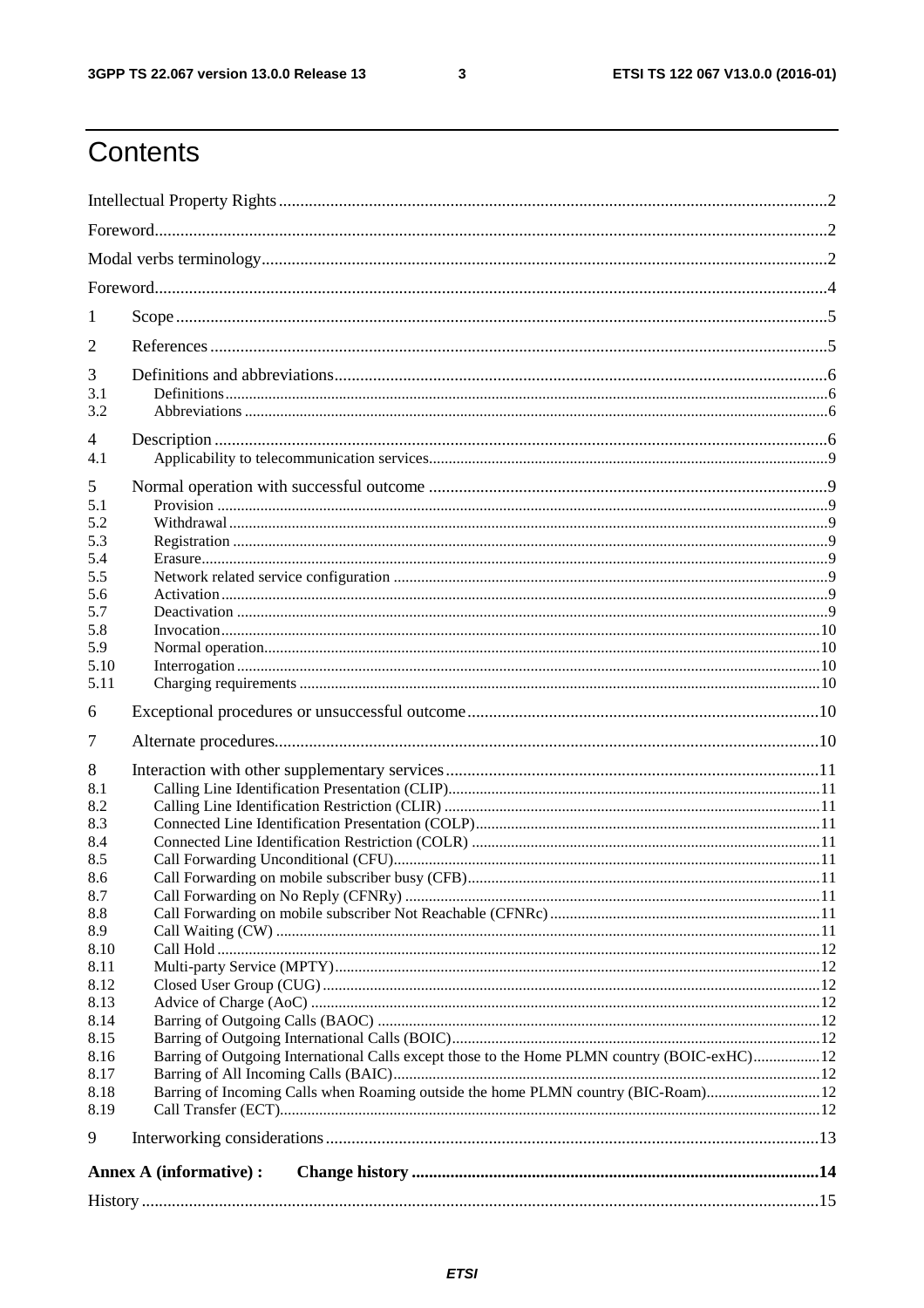### Foreword

This Technical Specification has been produced by the 3<sup>rd</sup> Generation Partnership Project (3GPP).

The contents of the present document are subject to continuing work within the TSG and may change following formal TSG approval. Should the TSG modify the contents of the present document, it will be re-released by the TSG with an identifying change of release date and an increase in version number as follows:

Version x.y.z

where:

- x the first digit:
	- 1 presented to TSG for information;
	- 2 presented to TSG for approval;
	- 3 or greater indicates TSG approved document under change control.
- y the second digit is incremented for all changes of substance, i.e. technical enhancements, corrections, updates, etc.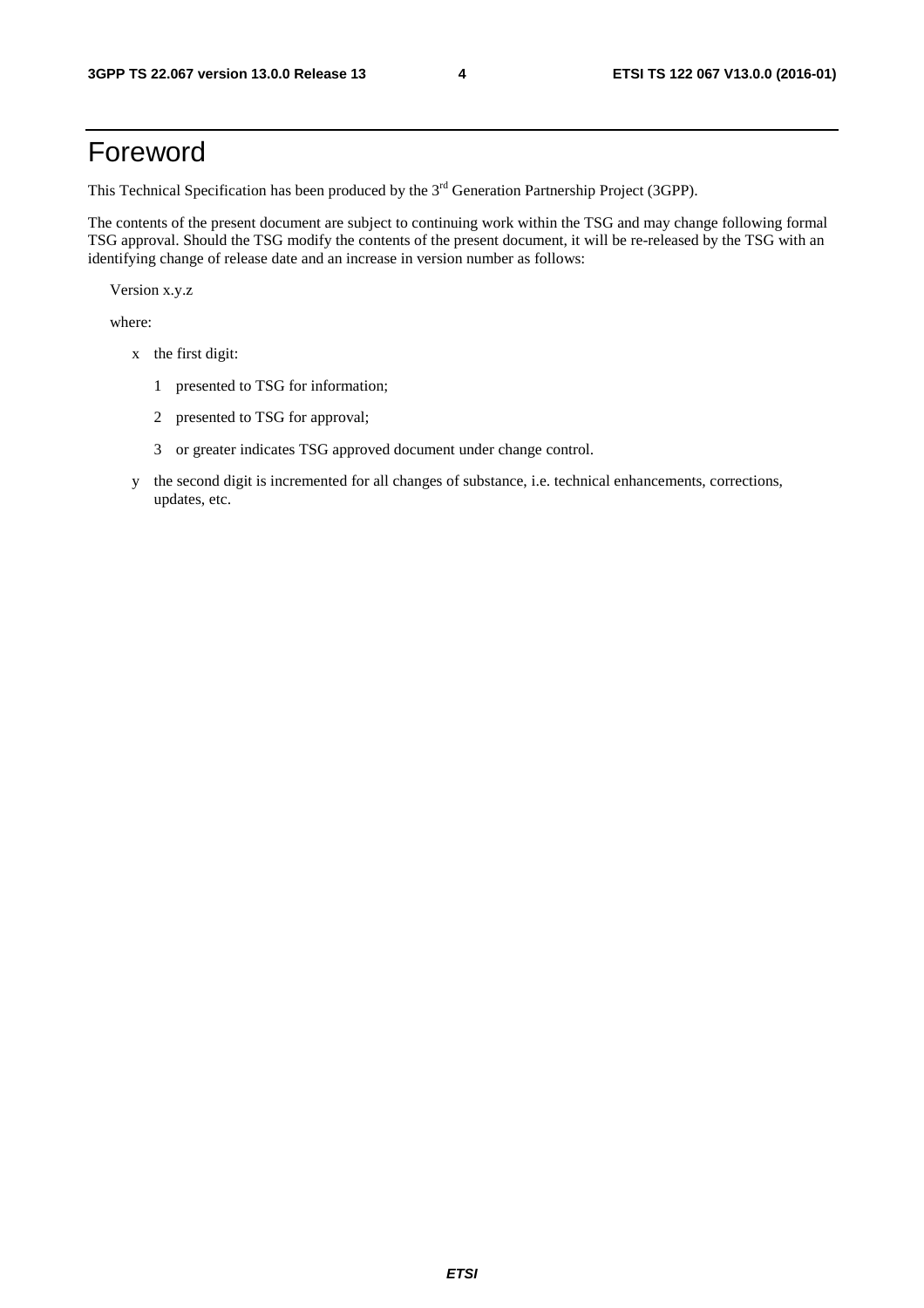### 1 Scope

The present document specifies the stage 1 description of the enhanced Multi-Level Precedence and Pre-emption Service (eMLPP). This service has two parts: precedence and pre-emption. Precedence involves assigning a priority level to a call in combination with fast call set-up. Pre-emption involves the seizing of resources, which are in use by a call of a lower precedence, by a higher level precedence call in the absence of idle resources. Pre-emption can also involve the disconnection of an on-going call of lower precedence to accept an incoming call of higher precedence.

The eMLPP service is provided as a network operator's option to a domain of a network. The domain can be the whole network or a subset of the network. The eMLPP service applies to all network resources in the domain that is in common use. The eMLPP service is applicable to all mobile stations in the domain with all or some mobile stations having a respective subscription assigning precedence according to the eMLPP service.

eMLPP is a supplementary service and shall be provided to a subscriber for all basic services subscribed to and for which eMLPP applies.

The service is described from the service subscriber's and user's point of view, in particular:

- the procedure for normal operation with successful outcome;
- the action to be taken in exceptional circumstances;
- the interaction with other services and features.

The present document does not deal with the Man-Machine Interface (MMI) requirements, but makes reference to the appropriate specifications.

The present document is applicable to teleservices 1x and 6x and to all bearer services used in a mobile network if eMLPP is provided. Any interaction with other services and/or networks not dealt with in clauses 8 or 9 are outside the scope of the present document.

### 2 References

The following documents contain provisions which, through reference in this text, constitute provisions of the present document.

- References are either specific (identified by date of publication, edition number, version number, etc.) or non-specific.
- For a specific reference, subsequent revisions do not apply.
- For a non-specific reference, the latest version applies. In the case of a reference to a 3GPP document (including a GSM document), a non-specific reference implicitly refers to the latest version of that document *in the same Release as the present document*.
- [1] 3GPP TR 21.905: "Vocabulary for 3GPP Specifications".
- [2] 3GPP TS 22.004: "General on supplementary services".
- [3] 3GPP TS 22.024: "Description of Charge Advice Information (CAI)".
- [5] 3GPP TS 42.068: "Voice Group Call Service (VGCS) Stage 1".
- [6] 3GPP TS 42.069: "Voice Broadcast Service (VBS) Stage 1".
- [7] 3GPP TS 43.005: "Technical performance objectives".
- [8] VOID
- [9] VOID
- [10] ITU-T Recommendation I.255.3: "ISDN Multi-Level Precedence and Pre-emption (MLPP) stage 1".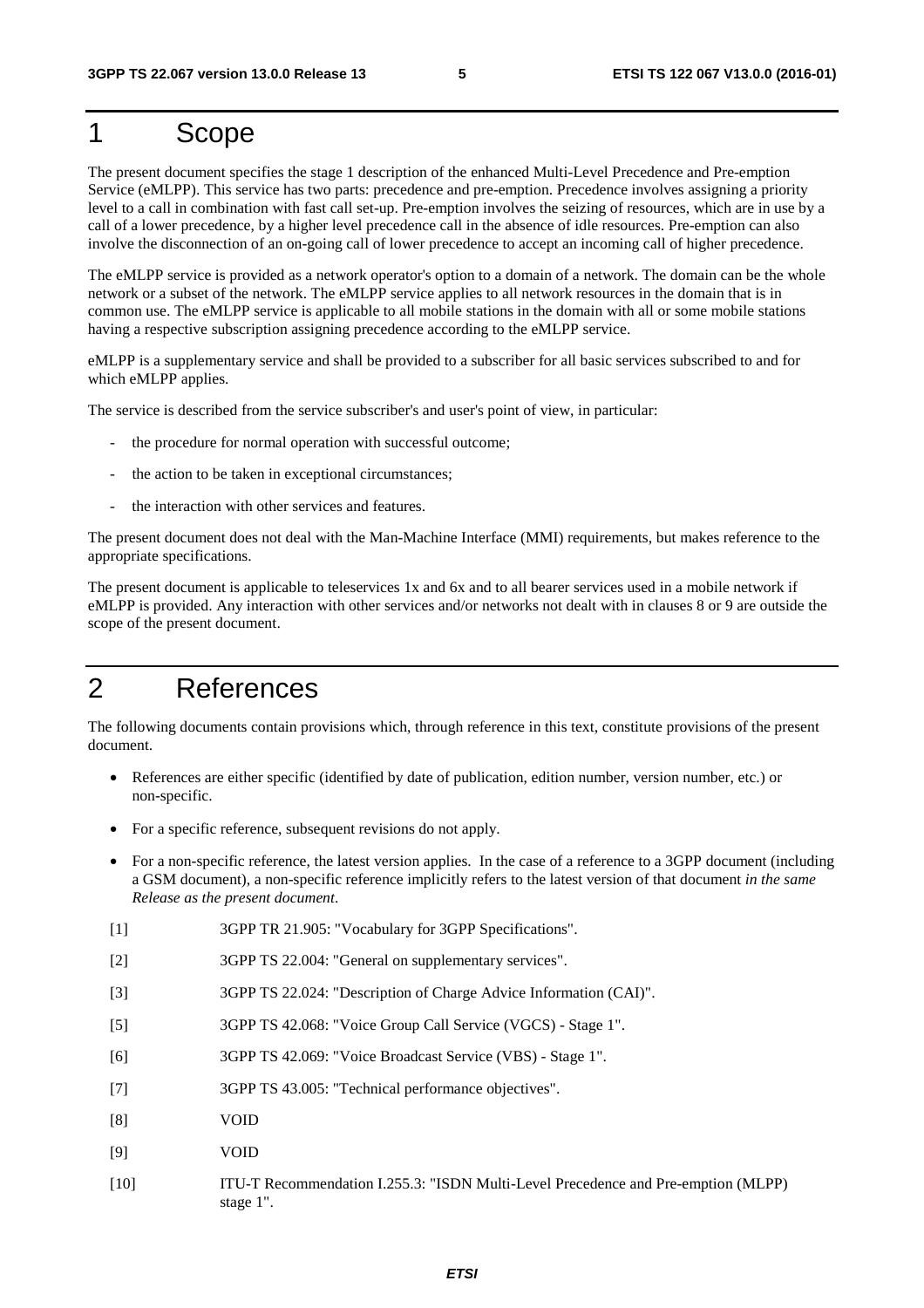### 3 Definitions and abbreviations

### 3.1 Definitions

For the purposes of the present document, the following definitions apply:

**called-party pre-emption:** Termination of a call to a particular user when a higher priority call is directed towards that specific user. Called party pre-emption is decided by the User Equipment without interaction of the user.

**calling subscriber:** Service subscriber which invokes the eMLPP service.

**network operator:** Entity which provides the network operating elements and resources for the execution of the enhanced Multi-Level Precedence and Pre-emption service (eMLPP).

**precedence:** Precedence is the priority associated with a call.

**service provider:** Entity which offers the eMLPP service for subscription. The network operator may be the service provider.

**service subscriber:** Mobile subscriber which subscribes to the eMLPP service. In principle, if a network provides eMLPP service, all users are able to subscribe to this service.

### 3.2 Abbreviations

For the purposes of the present document, the following abbreviations apply, in addition to those listed in GSM 01.04 and 3GPP TR 21.905 [1]:

eMLPP enhanced Multi-Level Precedence and Pre-emption

### 4 Description

a) The enhanced Multi-Level Precedence and Pre-emption service (eMLPP) provides different levels of precedence for call set-up and for call continuity in case of handover.

eMLPP shall be applicable also in case of roaming if supported by the related networks.

 The maximum precedence level of a subscriber is set at the subscription time by the service provider, based on the subscriber's need. The subscriber may select a precedence level up to and including the maximum precedence level subscribed to, on a per call basis.

 There are at maximum 7 priority levels. The highest level (A) is reserved for network internal use, e.g. for emergency calls or the network related service configurations for specific voice broadcast or voice group call services. The second highest level (B) may be used for network internal use or, optionally, depending on regional requirements, for subscription. These two levels (A and B) may only be used locally, i.e. in the domain of one MSC. The other five priority levels are offered for subscription and may be applied globally, e.g. on inter switch trunks, if supported by all related network elements, and also for interworking with ISDN networks providing the MLPP service.

The seven priority levels are defined as follows:

- A (highest, for network internal use).
- B (for network internal use or, optionally, for subscription).
- 0 (for subscription).
- 1 (for subscription).
- 2 (for subscription).
- 3 (for subscription).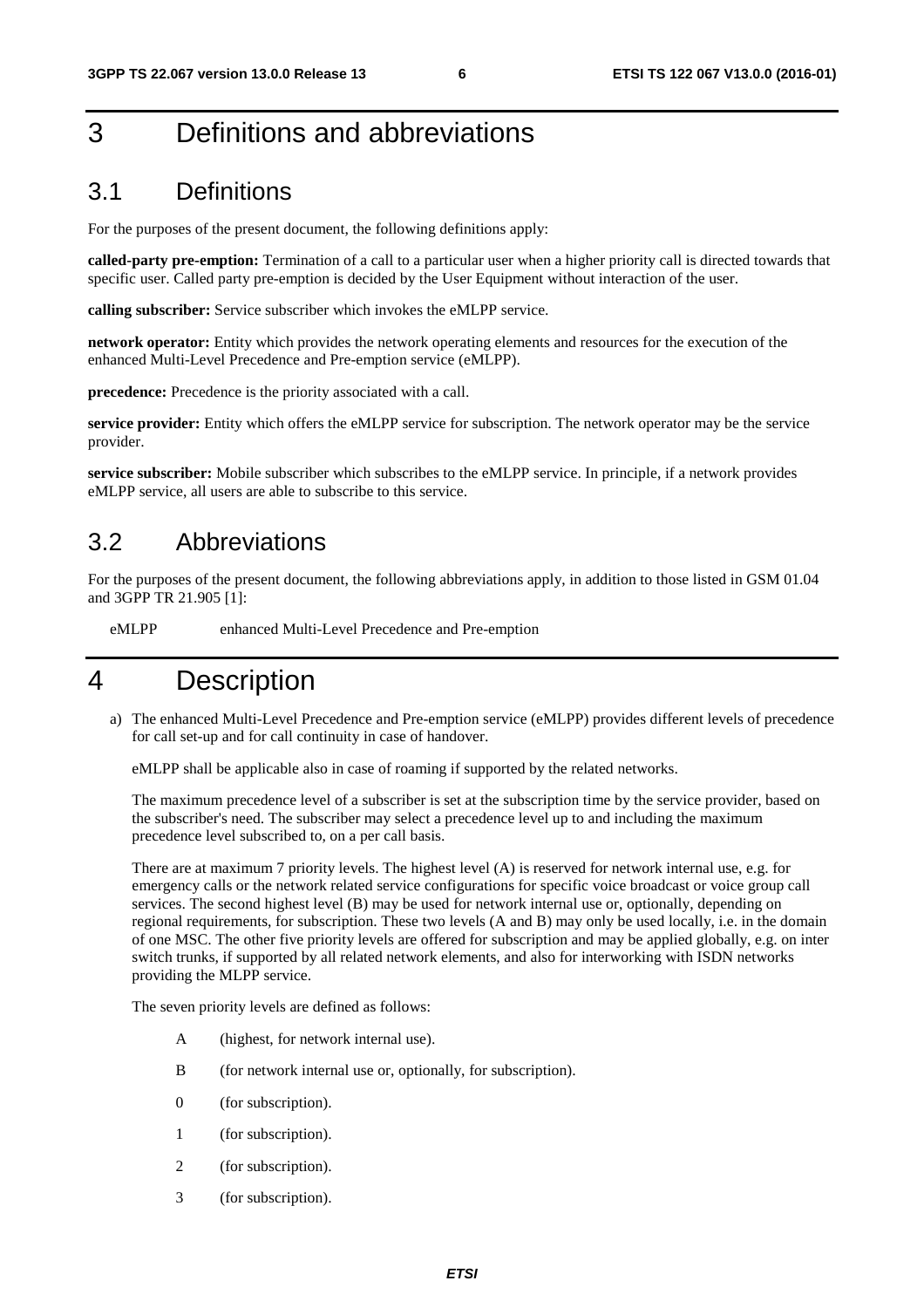4 (lowest, for subscription).

 Levels A and B shall be mapped to level 0 for priority treatment outside of the MSC area in which they are applied.

- b) Priorities shall be treated in the network as defined for the following call scenarios:
	- Mobile originated calls:
		- The priority level depends on the calling subscriber.
		- If the user has no eMLPP subscription, the call shall have a default priority level defined in the network.
		- If the user has an eMLPP subscription, the call shall have the priority level selected by the user at set-up or the priority level predefined by the subscriber as default priority level by registration.
	- Mobile terminated calls:
		- The priority level depends on the calling party. For this, interworking with the ISDN MLPP (Multi-Level Precedence and Pre-emption) service is required.
		- If the call is not an ISDN MLPP call, i.e. no priority level is received for the calling party, then the call shall be treated in the terminating mobile network with a default priority level defined in the terminating mobile network, or as an operator option may be treated with the priority level predefined by the called party subscriber as default priority level by registration.
		- If the call is an ISDN MLPP call, the call shall be treated with the priority level provided by the interfacing network.
	- Mobile-to-mobile calls in case of roaming:

 The priority shall be treated for the calling subscriber as for mobile originated calls and for the called subscriber as for mobile terminated calls.

- Mobile-to-mobile calls in one network:

 The priority shall be treated for the calling subscriber as for mobile originated calls and for the called subscriber as for mobile terminated calls.

- Voice broadcast (VBS) and voice group calls (VGCS):

 At the first instances of the voice broadcast or voice group call, when there is only a link between the calling mobile station and the network, the call shall be treated at the defined priority level of this voice broadcast or voice group call if this information is available. If the information is not available the call shall be treated as defined for mobile originated calls. Then, for the set-up of the voice broadcast or voice group call links in the related cells, the call shall have the priority level as defined for this voice broadcast or voice group call in the network.

c) There are three classes of set-up time performance and examples of the call set-up times are:

|  | - class 1 fast set-up   | $1-2$ s: |
|--|-------------------------|----------|
|  | - class 2 normal set-up | $<$ 5 s; |

- class 3 slow set-up  $< 10 \text{ s.}$ 

 The achievement of the set-up times depends on technical realizations and network planning. Mechanisms shall be implemented to provide the performance defined by the service provider under normal circumstances (no congestion). They do not include any allowance for user reaction times. The call set-up time is considered to be the time from pressing the "send" button to the point at which the called party, or at least one called party in the case of a multi-party, voice group or voice broadcast call, can receive information.

 The class 1 figures depend on the required connection type and service and will have to be considered accordingly. It is assumed that for calls which originate or terminate in external networks, 25 % of the set-up time is spent in these external networks. The procedures assume normal operating conditions apply, e.g.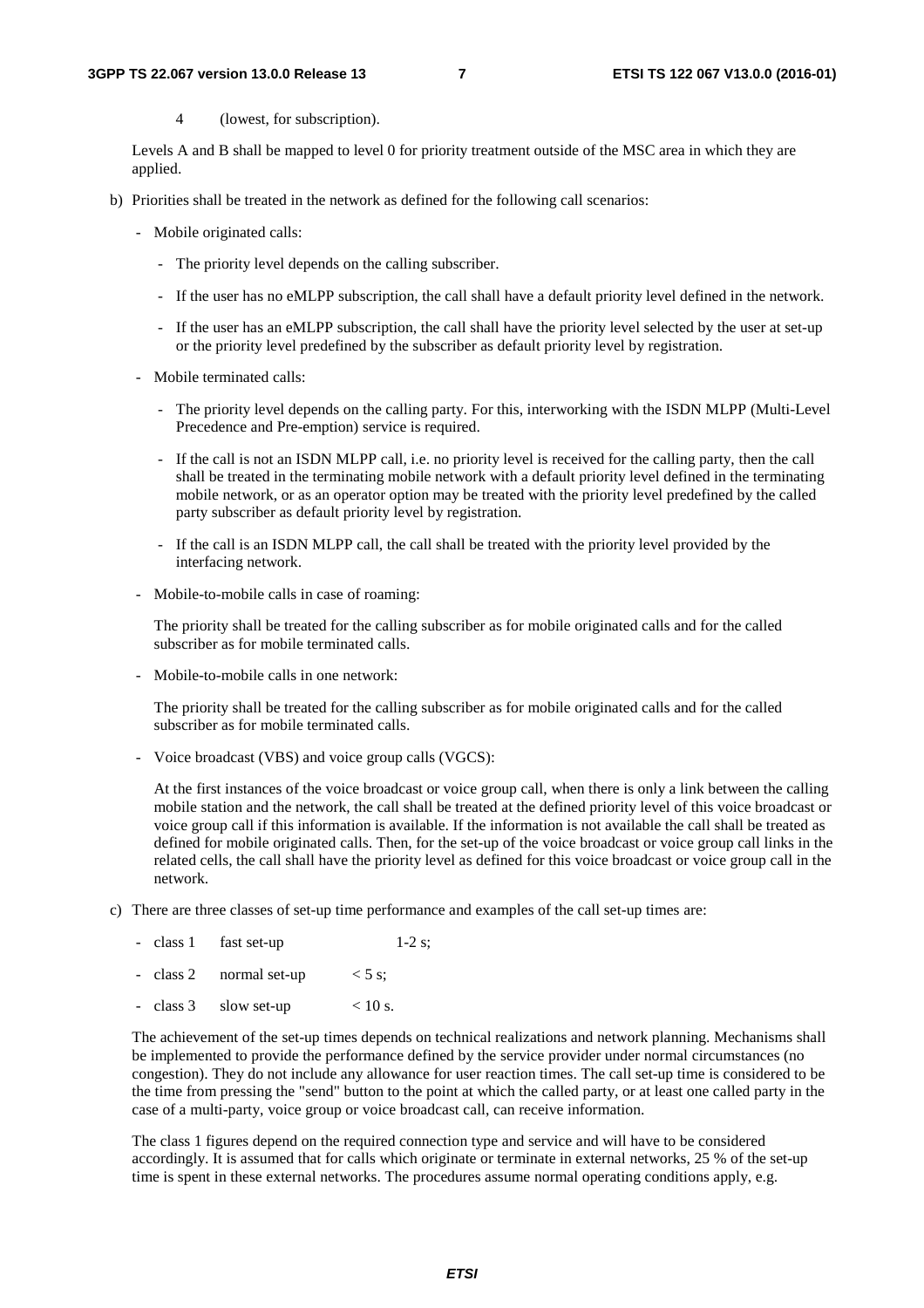reference loads as defined in 3GPP TS 43.005, the mobile station is in an area of sufficient coverage, the mobile station is not busy, no call redirection is in place, etc.

- d) Calls with a high priority requiring a class 1 set-up may not require authentication at call set-up nor confidentiality on the radio link.
- e) For precedence calls, the network shall have the possibility to pre-empt on-going calls with lower priority, in ascending order of priority, in case of congestion at set-up on the radio interface or the core network side, respectively, or at handover of the precedence call to a congested cell. In case of necessary pre-emption of another on-going call at set-up, the successful call set-up may exceed the set-up time performance defined under c) but shall be completed as soon as possible.

 A call can be pre-empted any time after the precedence level of the call has been established and before call clearing has begun.

 Pre-emption shall only be performed to provide precedence for those priority levels which have a pre-emption capability allocated by the network operator. Priority levels with no pre-emption capability allocated shall only have queuing priority.

f) A subscriber shall be able to set her mobile station to automatic answer a call if the incoming call is of or exceeds a defined priority level, respectively.

 In case of called mobile subscriber busy, the on-going call shall be pre-empted (or set automatically on call hold by the mobile station in case of telephony and if the subscriber is entitled to call hold services) to accept the incoming call with the priority defined for automatic answering. If the on-going call is a point-to-point call, this function is only possible if the subscriber has a subscription for Call Waiting (CW). In public networks the capability to pre-empt an on-going TS12 call (emergency call) shall be subject to national regulations.

 The definition of the priority level which shall cause automatic answering of an incoming call or pre-emption of another on-going call shall be stored in the mobile station and can be changed by the subscriber.

 If a mobile station does not automatically accept an incoming call while being idle and the user does not accept the call, the call may be forwarded to another party if Call Forwarding on No Reply (CFNRy) applies.

 If a mobile station does not pre-empt an on-going point-to-point call to accept an incoming call of higher priority, the call is indicated by CW and the user may still accept the incoming call. It the user rejects CW, the call may be forwarded to another party if Call Forwarding on mobile station Busy (CFB) applies.

 If the mobile station does not pre-empt an on-going voice broadcast or voice group call to accept an incoming call of higher priority, the call may be forwarded to another party if CFNRy applies.

g) The network operator can allocate set-up classes and resource pre-emption capabilities to each priority level. Table 1 presents an example for the assignment of priority levels and the corresponding parameters.

| <b>Priority level</b> | Set-up time | <b>Pre-emption</b> | <b>Examples</b>                   |
|-----------------------|-------------|--------------------|-----------------------------------|
| A                     | class 1     | yes                | VBS/VGCS emergency applications   |
| B                     | class 2     | yes                | Operators calls                   |
| $\theta$              | class 2     | yes                | TS12 Emergency calls              |
|                       | class 3     | yes                | Premium rate calls                |
| $\mathfrak{D}$        | class 3     | no                 | Standard rate calls               |
| 3                     | class 3     | no                 | Default for no eMLPP subscription |
| $\overline{4}$        | class 3     | no                 | Low tariff calls                  |

**Table 1: Example on eMLPP service composition** 

 Network operators which provide the eMLPP service for subscription need to consider the interrelation of the number of subscriptions offered (possibly restricted for particular users), the technical performance and the network planning issues in order to guarantee the service performance for the subscriber.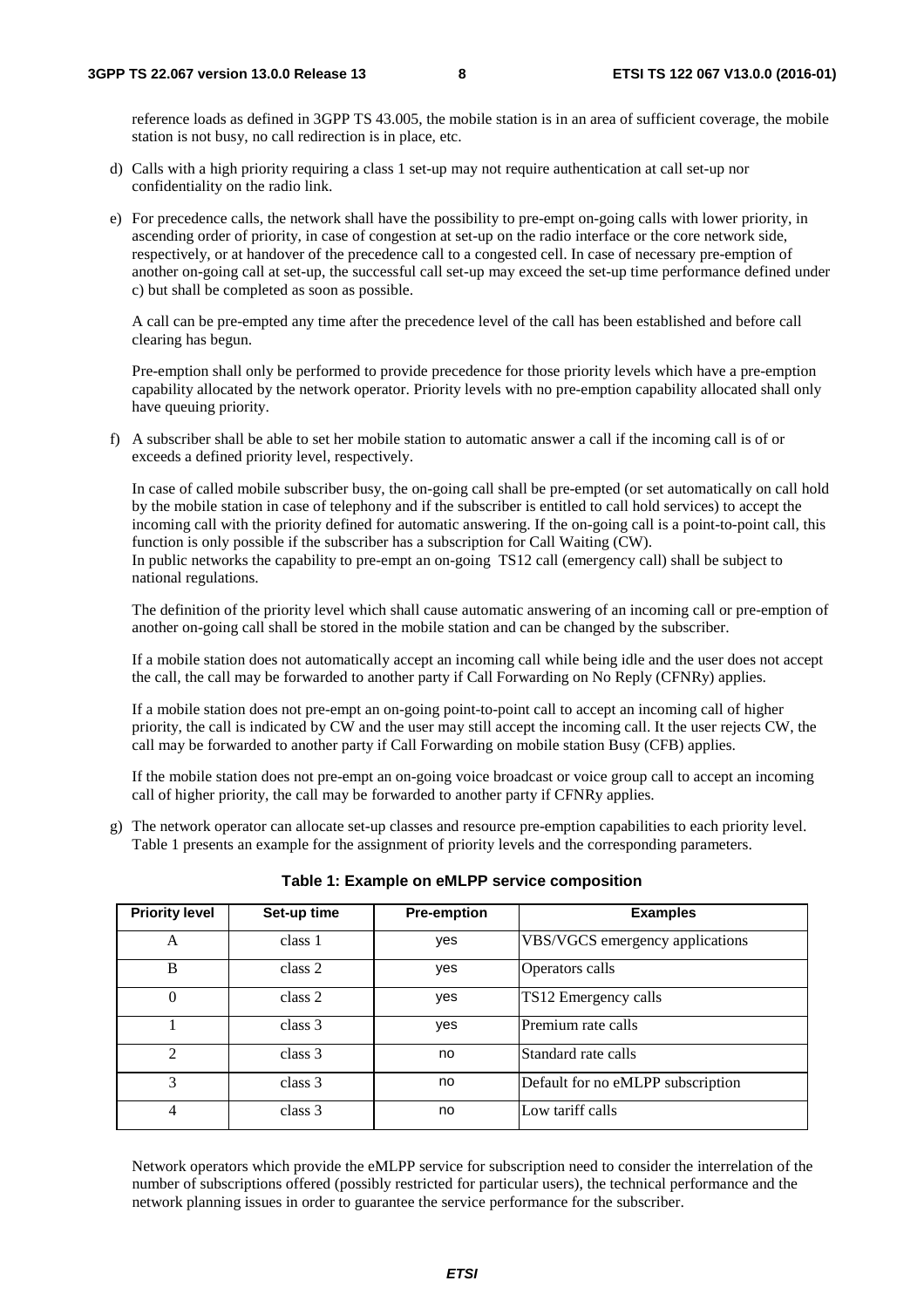h) In case of pre-emption the pre-empted subscriber shall be provided with a suitable indication.

### 4.1 Applicability to telecommunication services

The applicability of this supplementary service is defined in 3GPP TS 22.004.

The effects of the eMLPP service are applicable, potentially, to all subscribers in a network, should a precedence call set-up or handover occur and pre-emption be necessary.

### 5 Normal operation with successful outcome

### 5.1 Provision

A maximum authorized precedence level is provided to a service subscriber after prior arrangements with the service provider. Service subscribers without an eMLPP subscription are assigned to a default priority level (in case of emergency calls, TS12, exceptions shall be possible).

### 5.2 Withdrawal

The maximum authorized precedence level can be changed or the complete eMLPP service withdrawn at the subscriber's request or for administrative reasons.

### 5.3 Registration

The definition of the priority level to be used as default level at mobile originated call establishment shall be registered in the network. This default level will be used if a subscriber has a subscription for a priority level higher than the lowest priority level and has not selected a priority level at call set-up.

Registration can take place either by the service provider or with an appropriate control procedure by the subscriber.

If the subscriber requests a priority level higher than the maximum entitled one then the network shall reject this registration with an appropriate indication to the subscriber.

### 5.4 Erasure

Erasure of a default priority level is done as a result of a new registration overruling, and thus effectively erasing the previous registration.

### 5.5 Network related service configuration

The allocation of eMLPP priority levels to the call set-up classes and the possibility of pre-emption of on-going calls in case of congestion will be arranged by the network operator for a specific composition of the eMLPP service in a network. This is not related to one specific service subscriber.

An example is given in table 1 of clause 4.

### 5.6 Activation

Not applicable.

### 5.7 Deactivation

Not applicable.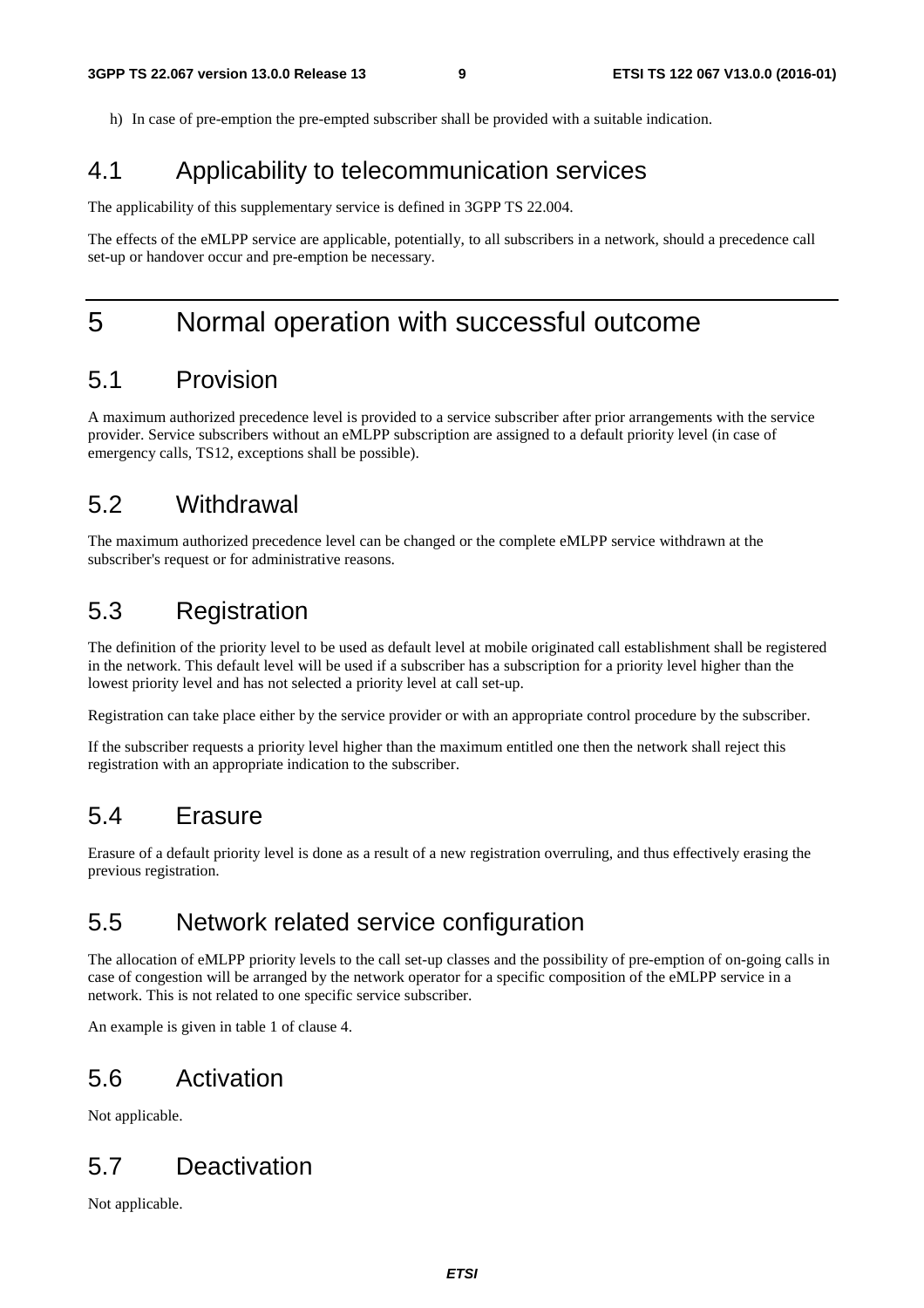### 5.8 Invocation

The eMLPP shall be invoked automatically by the network at call set-up.

The precedence level may be selected by the user on a per call basis. The user may select any precedence level up to and including her maximum authorized precedence level. The maximum authorized precedence level shall be stored on the SIM/USIM and the mobile station shall check that only an authorized level is used for set-up. In addition, it shall be possible to verify in the network the level used at set-up against the maximum authorized level.

If the user has not selected a precedence level at set-up, the network shall apply the subscriber specific default precedence level.

If the user has selected a precedence level higher than the maximum authorized level, the maximum authorized precedence level shall be applied for the call.

### 5.9 Normal operation

At invocation of the eMLPP on a call set-up, the network notes the call priority related to the call and decides on the respective actions to be taken, i.e. on queuing priority, fast call set-up procedures and possibly pre-emption in case of congestion of network resources. In case of pre-emption the network shall release the lowest lower priority call and seize the necessary resources that are required to set-up the higher priority call.

Once set for a call, the precedence level cannot be changed.

In the case of automatic answering of an incoming call with a sufficient priority level, the alerting indication to the calling party may not be provided in order shorten the set-up time. In case of called mobile subscriber busy, the on-going call shall be released if automatic answering applies (or set on call hold in case of a telephony call) to accept an incoming call of higher priority.

When pre-emption applies, at handover to a congested cell, higher priority calls shall replace those of the lowest priority. The pre-empted user shall receive an indication for congestion as defined in 3GPP TS 22.001.

### 5.10 Interrogation

A service subscriber may interrogate the range of priority levels he can use and the default priority level used for mobile originated call establishment.

### 5.11 Charging requirements

The utilized precedence level shall be able to be extracted from the event records if different from the default precedence level.

## 6 Exceptional procedures or unsuccessful outcome

When a service subscriber makes a call, he expects the network to automatically invoke the eMLPP service according to her subscription. If the network cannot provide the service for some reason an indication shall be provided to the service subscriber to notify her of the absence or modification of the priority handling.

Exceptional procedures for voice group call and voice broadcast call establishment durations exceeding the specified times are given in 3GPP TS 42.068 [5] and 3GPP TS 42.069 [6], respectively.

### 7 Alternate procedures

None identified.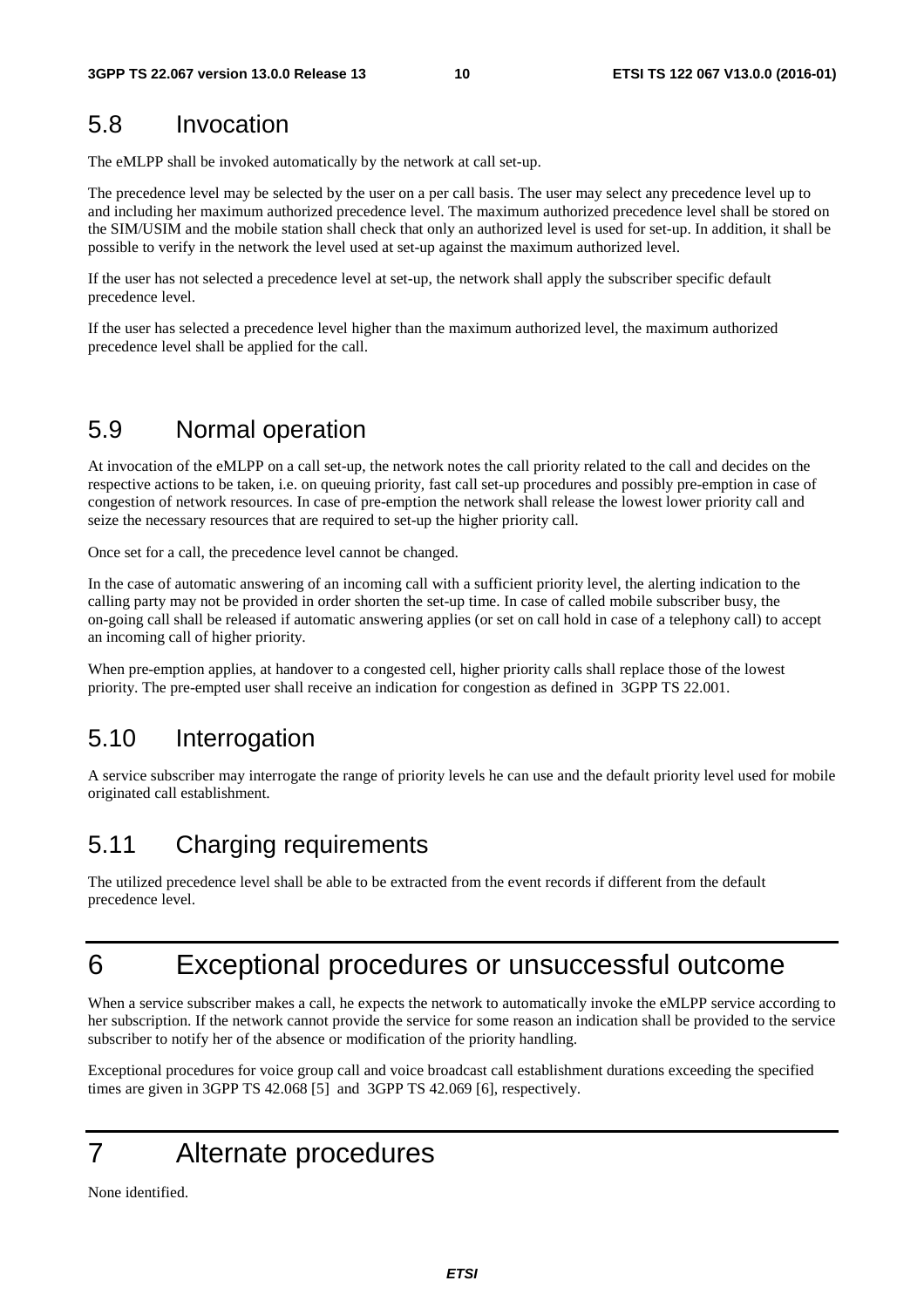### 8 Interaction with other supplementary services

### 8.1 Calling Line Identification Presentation (CLIP)

No interaction.

### 8.2 Calling Line Identification Restriction (CLIR)

No interaction.

### 8.3 Connected Line Identification Presentation (COLP)

No interaction.

### 8.4 Connected Line Identification Restriction (COLR)

No interaction.

### 8.5 Call Forwarding Unconditional (CFU)

The CFU service takes precedence over the eMLPP service. The precedence level of calls shall be preserved during the forwarding process.

No interaction except for voice broadcast and voice group calls (see the respective stage 1 descriptions 3GPP TS 42.069 [6] and -3GPP TS42.068 [5]).

### 8.6 Call Forwarding on mobile subscriber busy (CFB)

An incoming call with higher priority level shall override CFB in case of CW (see item f of clause 4).

If the mobile station does not pre-empt the on-going call of lower priority and the user rejects the CW, the call may be forwarded to another party if CFB applies.

### 8.7 Call Forwarding on No Reply (CFNRy)

If a mobile station does not automatically accept an incoming call while being idle and the user does not accept the call, the call may be forwarded to another party if CFNRy applies.

### 8.8 Call Forwarding on mobile subscriber Not Reachable (CFNRc)

No interaction.

### 8.9 Call Waiting (CW)

Pre-emption of on-going point-to-point calls to accept incoming calls of higher priority is only possible if the subscriber has a CW subscription.

The CW indication to the mobile station shall imply the precedence level in order to enable the mobile station to decide on automatic accepting of the waiting call.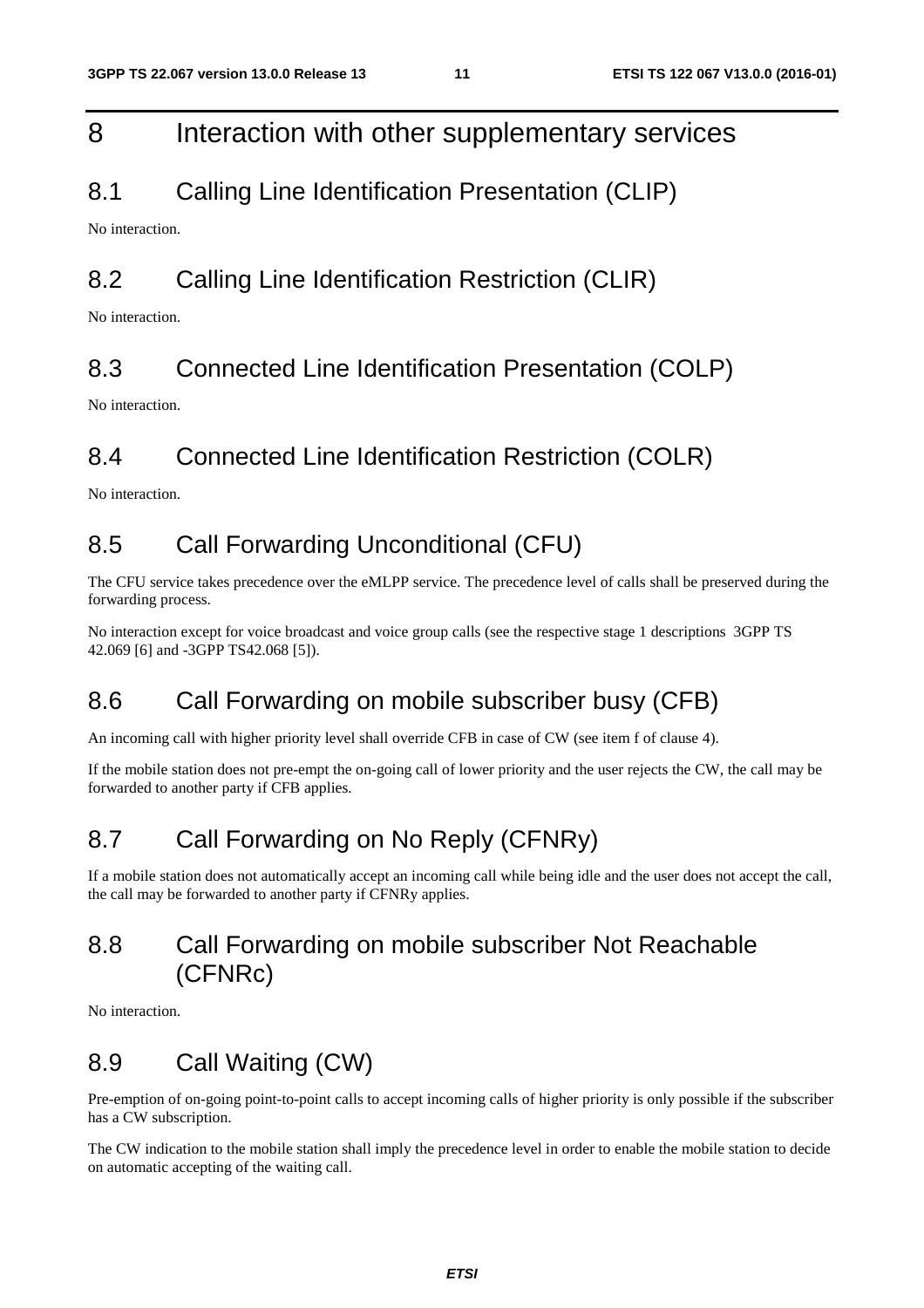### 8.10 Call Hold

A held call may be pre-empted due to lack of network resources. The call is cleared and the pre-empted user shall receive an appropriate indication.

### 8.11 Multi-party Service (MPTY)

eMLPP shall apply to the different call legs of a MPTY as for other calls.

### 8.12 Closed User Group (CUG)

No interaction. eMLPP shall not override CUG restrictions, except high priority calls shall override CUG restrictions as a network option.

### 8.13 Advice of Charge (AoC)

No interactions.

NOTE: Different charge metres for different priorities can be obtained e.g. by variation of the e1 or e2 parameters of the charge advice information according to 3GPP TS 22.024.

### 8.14 Barring of Outgoing Calls (BAOC)

High priority calls shall override BAOC as a network option.

### 8.15 Barring of Outgoing International Calls (BOIC)

High priority calls shall override BOIC as a network option.

### 8.16 Barring of Outgoing International Calls except those to the Home PLMN country (BOIC-exHC)

High priority calls shall override BOIC-exHC as a network option.

### 8.17 Barring of All Incoming Calls (BAIC)

An incoming high priority call shall override BAIC as a network option.

### 8.18 Barring of Incoming Calls when Roaming outside the home PLMN country (BIC-Roam)

See subclause 8.17.

### 8.19 Call Transfer (ECT)

For a normal call transfer, the precedence level of calls is preserved during the transfer process.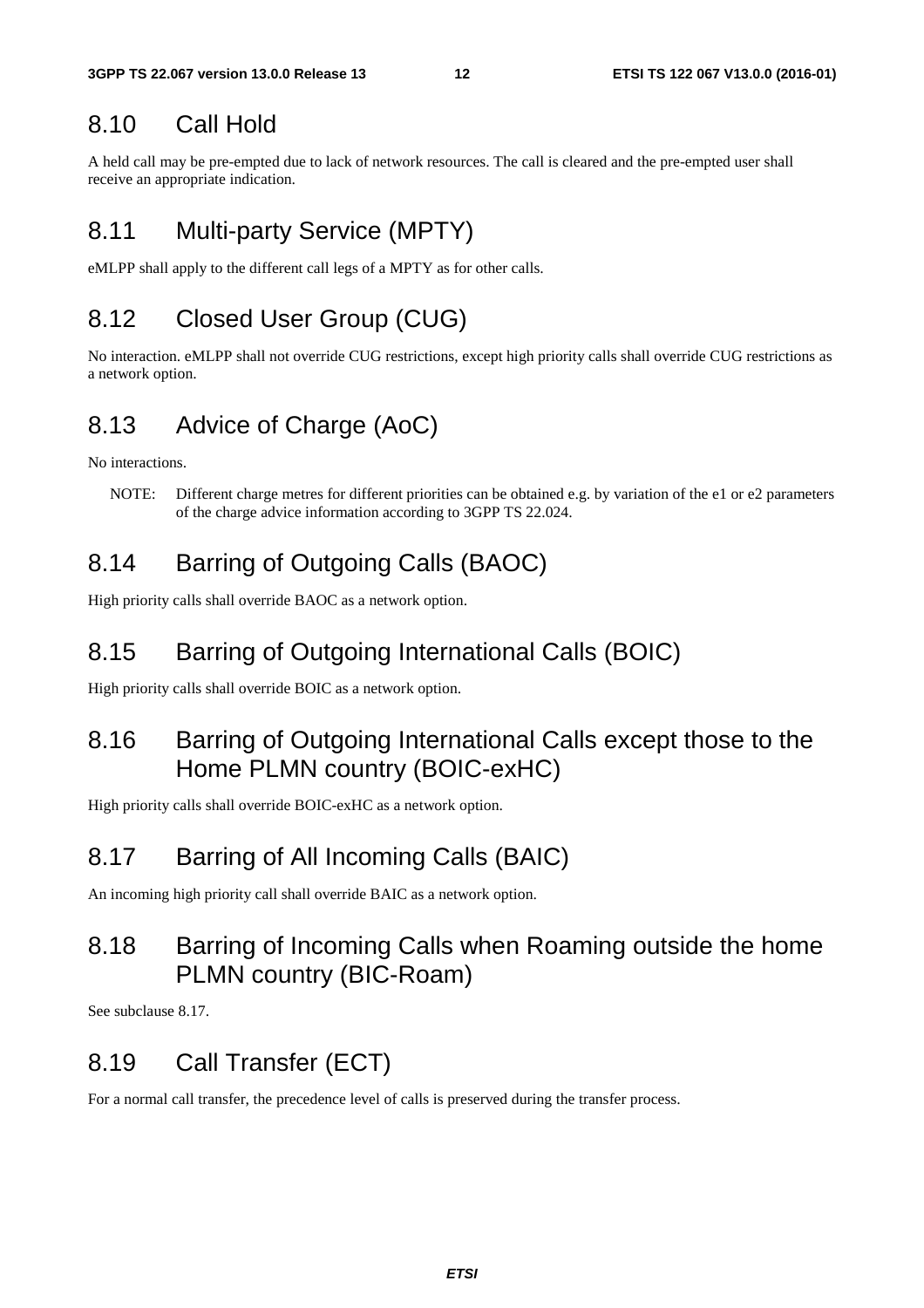## 9 Interworking considerations

Interworking of the eMLPP service with other networks shall be provided based on the MLPP service specified in ITU-T Recommendation I.255.3 or a possibly future EN related to MLPP.

For this interworking it shall be considered that:

- precedence levels A and B shall be mapped to precedence level 0 (see clause 4);
- pre-emption of network resources and on-going calls in the interfacing network will be performed according to the MLPP service, i.e. pre-emption will only affect other MLPP subscribers;
- other details in the treatment of precedence calls as specified for MLPP which are different to eMLPP.

The precedence level of a call except levels A and B shall not be changed when interworking with networks providing MLPP.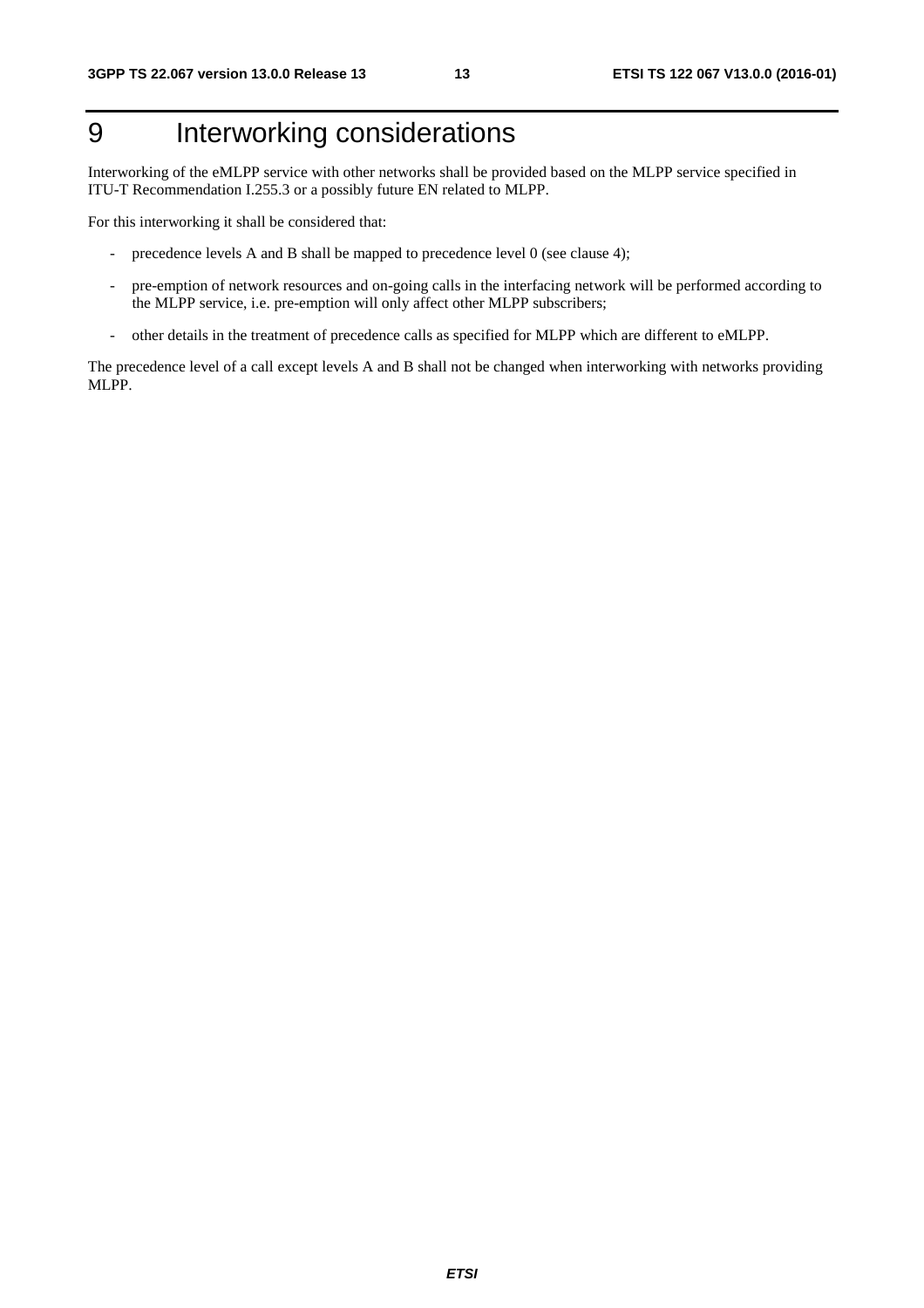### Annex A (informative) : Change history

| <b>Change history</b> |                |                     |                      |           |     |               |    |                                                                          |        |                       |                      |
|-----------------------|----------------|---------------------|----------------------|-----------|-----|---------------|----|--------------------------------------------------------------------------|--------|-----------------------|----------------------|
| <b>TSG SA#</b>        | <b>SA Doc.</b> | <b>SA1 Doc</b>      | <b>Spec</b>          | <b>CR</b> | Rev | Rel           |    | Cat Subject/Comment                                                      | Old    | <b>New</b>            | WI                   |
| Jun 1999              |                |                     | <b>GSM 02</b><br>.67 |           |     |               |    | Transferred to 3GPP SA1                                                  | 7.0.0  |                       |                      |
| SA#04                 |                |                     | 22.067               |           |     |               |    | Transferred to 3GPP SA1                                                  |        | 3.0.0                 |                      |
| SP-05                 | SP-99479       | S1-99622            | 22.067               | 0001      |     | R99           | D  | Editorial changes for alignment                                          | 3.0.0  | 3.0.1                 | Editorial<br>changes |
| SP-10                 | SP-000543      | S1-000846           | 22.067               | 0002      |     | Rel-4         | B  | Introduces definition of called<br>party pre-emption                     | 3.0.1  | 4.0.0                 | <b>ASCI</b>          |
| SP-15                 |                | SP-020045 S1-020457 | 22.067               | 0003      |     | Rel-4         | F  | Editorial CR to correct terms and<br>references                          | 4.0.0  | 4.1.0                 | Correct              |
| SP-16                 | SP-020267      | S1-021043           | 22.067               |           |     | Rel-5         |    | Updated from Rel-4 to Rel5                                               | 4.1.0  | 5.0.0                 |                      |
| SP-18                 |                | SP-020656 S1-022377 | 22.067               | 0004      |     | Rel-6         | С  | CR to 22.067 for Priority Service                                        | 5.0.0  | 6.0.0                 | PRIOR-FS             |
| SP-20                 | SP-030251      | S1-030381           | 22.067               | 0005      |     | Rel-6         | F  | Changes to align with 23.067 for<br><b>Priority Service</b>              | 6.0.0  | 6.1.0                 | PRIOR-FS             |
| SP-31                 |                | SP-060029 S1-060199 | 22.067               | 0006      |     | Rel-7         | F  | EPRT - Correction to priority<br>requirement on setting up group<br>call | 6.1.0  | 7.0.0                 | $TEI-7$              |
| SP-34                 |                | SP-060772 S1-061407 | 22.067               | 0007      |     | Rel-8         | F  | Restriction on pre-emption of<br>TS12 calls in non-public<br>networks    | 7.0.0  | 8.0.0                 | TEI8                 |
| SP-46                 |                |                     |                      |           |     |               |    | Updated to Rel-9 by MCC                                                  | 8.0.0  | 9.0.0                 |                      |
| 2011-03               |                |                     |                      |           |     |               |    | Update to Rel-10 version (MCC)                                           | 9.0.0  | 10.0.0                |                      |
| SP-53                 | SP-110582      | S1-112196           | 22.067               | 0008      |     | <b>Rel-11</b> | IF | Priority at Mobile terminated<br>calls                                   | 10.0.0 | 11.0.0                | <b>TEI11</b>         |
| SP-62                 | SP-130592      | S1-135287           | 22.067               | 0009      |     | $Rel-11$ $ F$ |    | TS reference corrections                                                 | 11.0.0 | 11.1.0                | <b>TEI11</b>         |
| 2014-10               |                |                     |                      |           |     |               |    | Update to Rel-12 version (MCC)                                           | 11.1.0 | 12.0.0                |                      |
| 2015-12               |                |                     |                      |           |     | <b>Rel-13</b> |    | Update to Rel-13 version (MCC)                                           |        | $12.0.0$   13.0.0   - |                      |